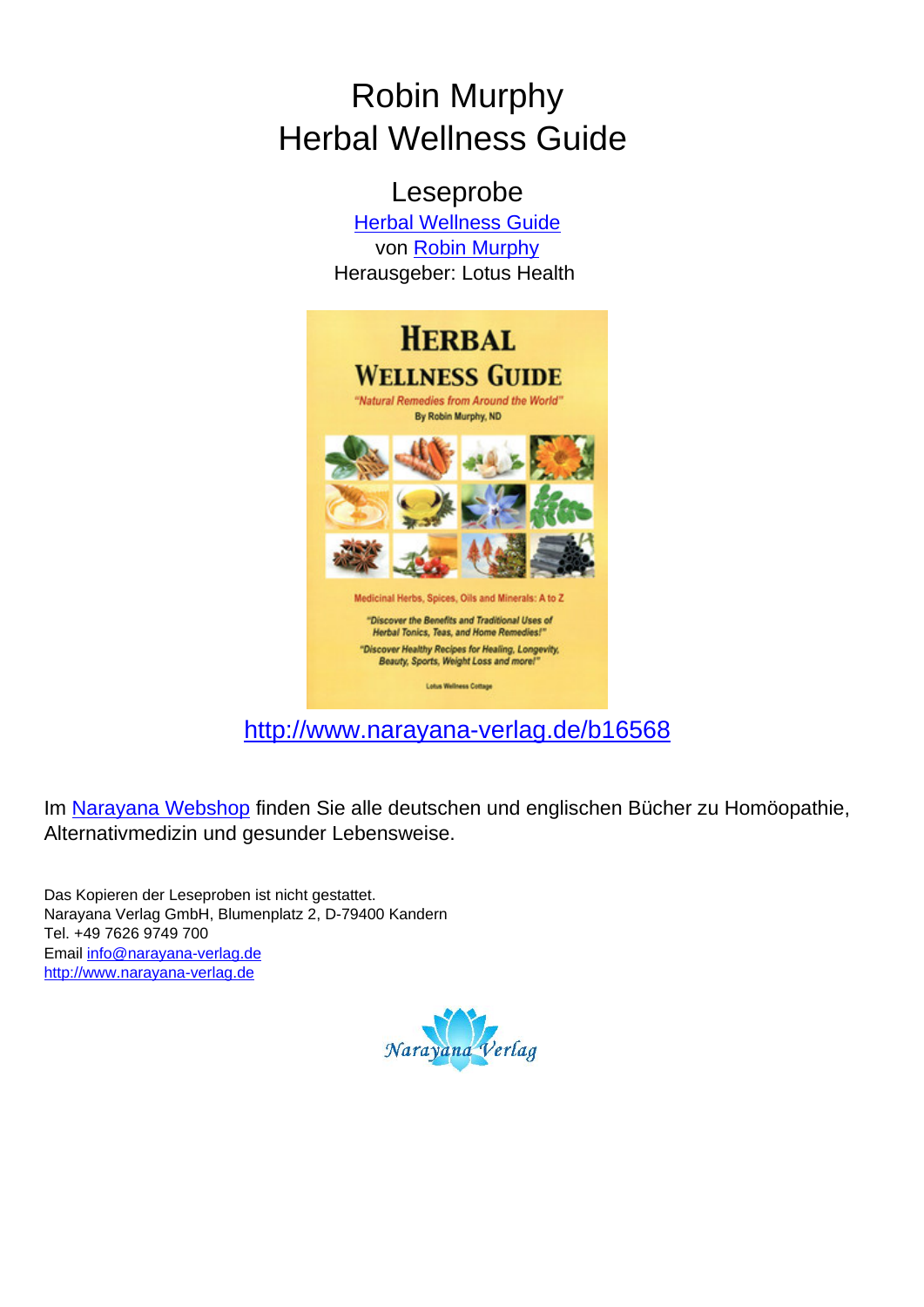

**Ginger Root - Profile** 

**Botanical Name** - Zingiber Officinale.

- **Common Names**  Ginger. Jamaican ginger, Indian Ginger, gan-jiang, sheng-jiang, African ginger, black ginger, zingiber officinale.
- **Description**  Ginger is a tuber that is consumed whole as a delicacy, medicine, or spice. It is the rhizome of the plant Zingiber officinale. It lends its name to its genus and family (Zingiberaceae). Other notable members of this plant family are turmeric, cardamom, and galangal.
- **Nutrition**  This herb root only has 80 calories per 100 g and contains no cholesterol. Nonetheless, it composes many essential nutrients and vitamins such as pyridoxine (vitamin B-6), pantothenic acid (vitamin B-5) that are required for optimum health. Ginger is known to contain volatile oils (including borneol, camphene, citral, eucalyptol, linalool, phenllandrene, zingiberine and zingiberol phenols (gingerol, zingerone and shogaol) and resin.
- **Actions**  Anti-inflammatory, anti-bacterial, carminative, antiflatulent, and anti-microbial properties. Ginger is anti-viral and makes a warming cold and flu remedy.
- **Clinical**  Arthritis. Asthma. **Bad breath.** Bronchitis. **Chills. Colds.** Colic. Coughs. **Diarrhea.** Dyspepsia. Fevers. Flatus. **Food, poisoning.** Gastrointestinal, problems. Headaches. Heartburn. **Indigestion.** Influenza. Joint pain. **Menstrual cramps. Motion sickness. Nausea.**  Osteoarthritis. Rheumatism. Sinusitis. Stomach, cramps. Toothaches. **Vomiting. Water, poisoning.**
- **Preparations**  Dried, peeled rhizome, chopped.Teas, tinctures, encapsulations, in herbal formulas, and in cooking.



## **Ginger Root**

**History** - Ginger has an ancient history. It is possible that as long as 5,000 years ago, spice caravans were carrying dried Ginger from India to the Middle East. Ginger is one of the best known of spices and it is believed that its' medicinal properties have been known in China for thousands of years. Indeed, the plant was mentioned in Emperor Shen Hung's Pen Tsao Ching (The Classic Book of Herbs), which he wrote in 3000 BCE.

Ginger is well known as a remedy for travel sickness, nausea and indigestion and is used for wind, colic, irritable bowel, loss of appetite, chills, cold, flu, poor circulation, menstrual cramps, dyspepsia (bloating, heartburn, flatulence), indigestion and gastrointestinal problems such as gas and stomach cramps.

Ginger is a powerful anti-inflammatory herb and there has been much recent interest in its use for joint problems. It has also been indicated for arthritis, fevers, headaches, toothaches, coughs, bronchitis, osteoarthritis, rheumatoid arthritis, to ease tendonitis, lower cholesterol and blood-pressure and aid in preventing internal blood clots.

Ginger may also be taken orally as a herbal remedy to prevent or relieve nausea resulting from chemotherapy, motion sickness, pregnancy, and surgery. It is highly effective in combating nausea - whether due to pregnancy, travel or following an anesthetic.

Ginger stimulates the circulation and is therefore beneficial for circulatory complaints including poor blood supply to the hands and feet and for chilblains. It acts as a warming expectorant to encourage productive coughing and relieves sore throats when used as a gargle.

Ginger has antiseptic and anti-parasitic effects: it is useful for bacterial infections if the digestive tract.

Ginger can be freshly grated and used in cooking. It is also available as a supplement which can be taken on a daily bases. Chopped ginger is used to treat "wetter $1$ conditions, such as treating or preventing infections, while powdered ginger is used to treat "drier" conditions, such as allergy, asthma.



172

Excerpt from R. Murphy, "Herbal Wellness Guide" Publisher: Lotus Health Excerpted by Narayana Publishers, 79400 Kandern, Tel.: +49 (0) 7626 974 970-0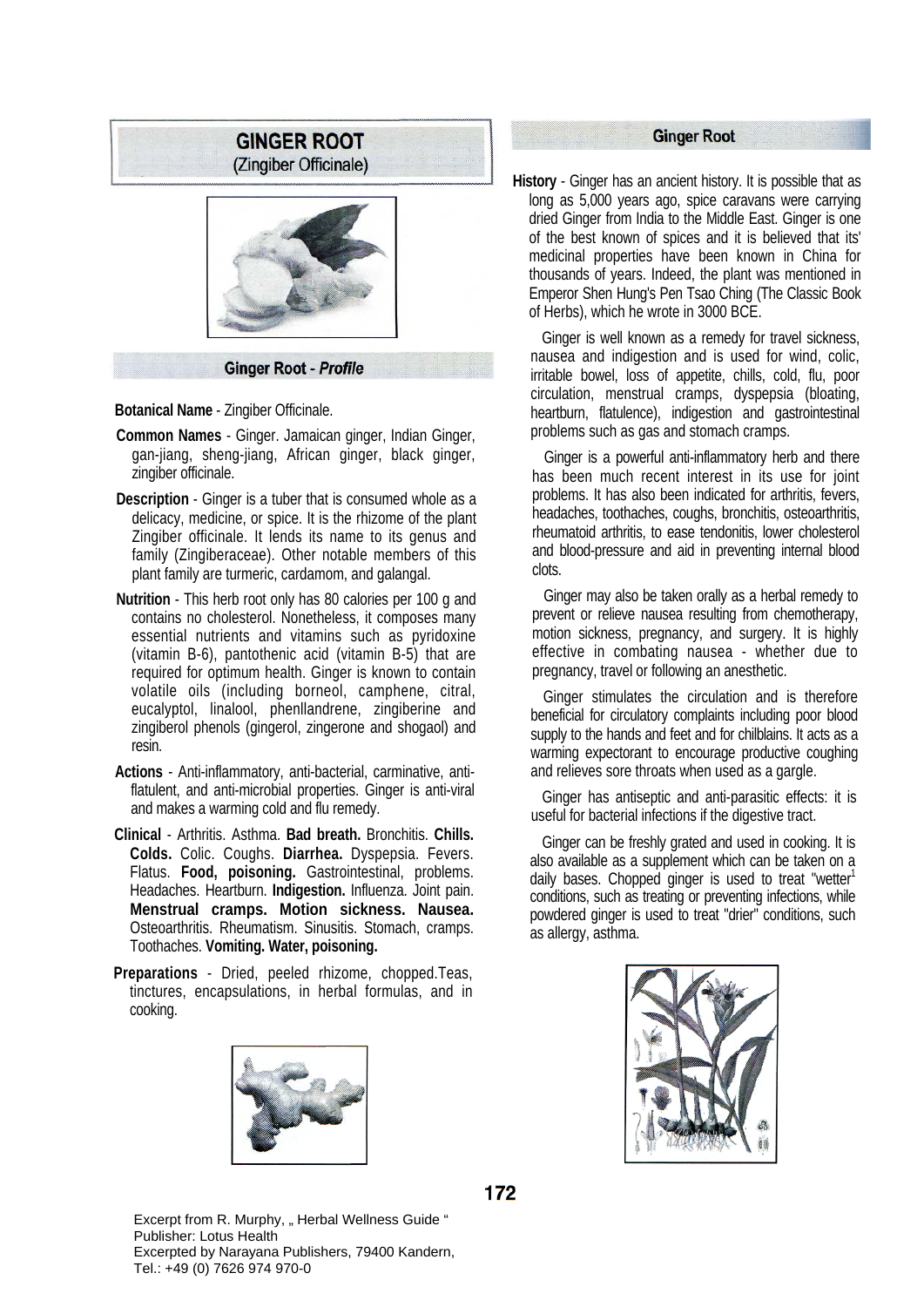#### **Ginger Root**

- **Anti-bacterial** Zingerone, a chemical compound which gives pungent character to the ginger root, is effective against E.col induced diarrhea, especially in children.
- **Anti-inflammatory** Studies have shown that ginger inhibits the production of cytokines, which promote inflammation. When used externally, it has an antiinflammatory action and is a useful base in many preparations for treating muscle strains, joint sprains and muscle pain.

**Anti-spasmodic** - Ginger relaxes all types of muscle.

- **Aromatic** Gingers' aroma, flavor and warmth help to stimulate the digestive system.
- **Athlete's foot**Ginger contains many anti-fungal compounds which make it a popular herb for treating athlete's foot.
- **Cancer** Ginger root contains an anti-cancer fighting agent, which helps to cure cancer naturally by destroying the cancerous cells. According to studies ginger is effective against skin, colon, ovarian and breast cancers.
- **Carminative**The volatile oils in Ginger relax the stomach and stimulate peristalsis (the wavelike motion of food through the gut) thereby supporting digestion and reducing gas.
- **Circulation** Ginger contains chromium, magnesium and zinc which can help to improve blood flow, as well as help prevent chills, fever, and excessive sweat.
- **Colds** The ginger root has also been used to treat some of the symptoms of common cold and flu such as loosening phlegm and treating chills. Boil a teaspoonful of ginger powder in one quart of water and inhale the steam - helps alleviate colds.
- **Diabetes** Herbalist recommend some drinking ginger in water first thing in the morning to help regulate your glucose level.

**Digestion**- Ginger has been used to treat common gastrointestinal complaints such as flatulence, indigestions and diarrhea. Ginger promotes gastric secretion and is excellent for many kinds of digestive complaints, including indigestion, colic and wind.

- **Diaphoretic** Ginger induces perspiration and the elimination of toxins through the skin.
- **Fevers** In fevers, Ginger is able to induce sweating, thereby helping to reduce body temperature.
- **Gingerols** Gingerols help improve the intestinal motility and have been anti-inflammatory, painkiller (analgesic), nerve soothing, anti-pyretic as well as anti-bacterial properties.
- **Headaches** Dilute a paste of ginger powder, about 1/2 a teaspoon, with water and apply to you forehead.
- **Heart** Heart health is another benefit of ginger use. It has been shown to slow the production of LDL and triglycerides in the

#### 173

liver and prevent the clotting and aggregation of platelets in the blood vessels, associated with atherosclerosis and blood dots.

### **Ginger Root**

*Heartburn - Ginger is a popular herbal remedy for heartburn.* 

- Joint, pain Ginger has been used to treat pain and traditional Indian Ayurvedic medicinal uses include ginger in herbal arthritis treatment. Treatment of joint pain, especially those conditions caused by poor circulation, is another popular use of this herb.
- *Menstrual Ginger has also been shown to lessen the severity* of menstrual cramps. Due to it's antispasmodic characteristic some people have used it to help ease menstrual cramps.
- *Migraines -*1/3 teaspoon of powdered ginger or several slices of fresh ginger may help prevent a migraine from fully developing if taken at the onset of migraine symptoms. Researchers discovered attribute this benefit to ginger being able to block the effects of prostaglandins, which are substances that cause inflammation of the blood vessels in the brain, leading to migraines.
- *Minerals* Ginger also contains a good amount of minerals like potassium, manganese, copper, and magnesium. Potassium is an important component of cell and body fluids that helps controlling heart rate and blood pressure.
- *Motion sickness* The travel industry is using ginger more and more to combat nausea caused by motion-sickness. Drink a cup of ginger tea or ingest 1/4 teaspoon of powdered or 1/2 teaspoon of fresh ginger before a car or boat trip, ideally every 15 minutes for an hour before you travel. Repeat during your travels at the first sign of motion-sickness.
- *Nausea* Ginger has been used traditionally for a long time to treat nausea. Scientific evidence confirms its uses as an herbal remedy for nausea and related ailments such as morning sickness and motion sickness.
- *Respiratory* If you're suffering from common respiratory diseases such as a cough, ginger aids in expanding your lungs and loosening up phlegm because it is a natural expectorant that breaks down and removes mucus.. That way you can quickly recover from difficulty in breathing.
- *Rubefacient* Applied to the skin, Ginger stimulates and dilates the blood capilliaries, increasing circulation.
- *Sialogogue* Ginger promotes the secretion of saliva.
- **Stimulant** As a circulatory aid, its supports and speeds up the bodys' physiological systems.
- *Stomach* Combats stomach discomfort. Ginger is ideal in assisting digestion, thereby improving food absorption and avoiding possible stomach ache. Ginger appears to reduce inflammation in a similar way to aspirin and ibuprofen.

Excerpt from R. Murphy, " Herbal Wellness Guide " Publisher: Lotus Health

Excerpted by Narayana Publishers, 79400 Kandern, Tel.: +49 (0) 7626 974 970-0